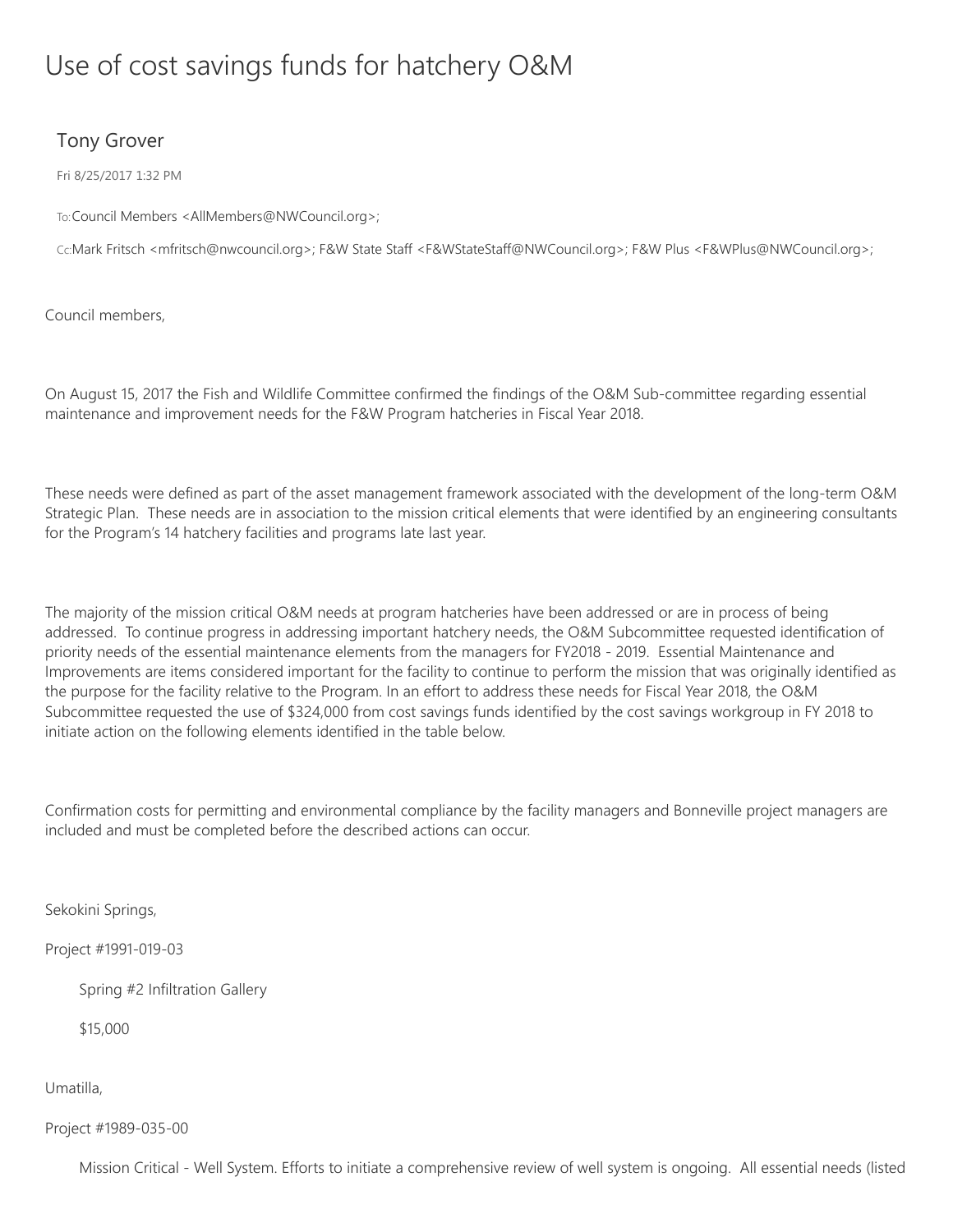below) are linked to this review. Determination of path to address needs will be defined by end of calendar year. If emergencies arise, action will be addressed through BOG. Bonneville working with ODFW and CTUIR on urgent electrical issues. \$20,000 allocated to assist in comprehensive review for specialized engineering services.

\$20,000

Snake River Sockeye Propagation,

Project # 2007-402-00

Springfield - Mission Critical - Chiller system. Engineering services contracted to develop design and specifications for chilled water delivery system upgrade. Cost identified for FY'18 and '19. (total at \$150,000)

\$75,000

Eagle – Replace 2 Fiberglass Transportation Tanks (250 gallon).

\$16,500

Eagle – Well #3: VFD Unit. Due to the age of this critical unit, replacement is necessary.

\$11,500

Colville,

Project #1985-038-00

Chiller (15 Ton), Leaks Freon, needs to be replaced.

\$42,000

Grande Ronde Supplementation,

Project #1998-007-02

Lostine - Alarm System, Flow Detection. Has been partially damaged by erosion. Needs to be repaired.

\$30,000

Lake Roosevelt Resident,

Project #1991-047-00

Sherman - Mission Critical - Lake Water Pumps. Move pumps and extend to deeper water to maintain flow during reservoir drawdown. Total costs includes pumps, piping, and ancillary equipment. Subject to engineering and permitting before purchase of equipment.